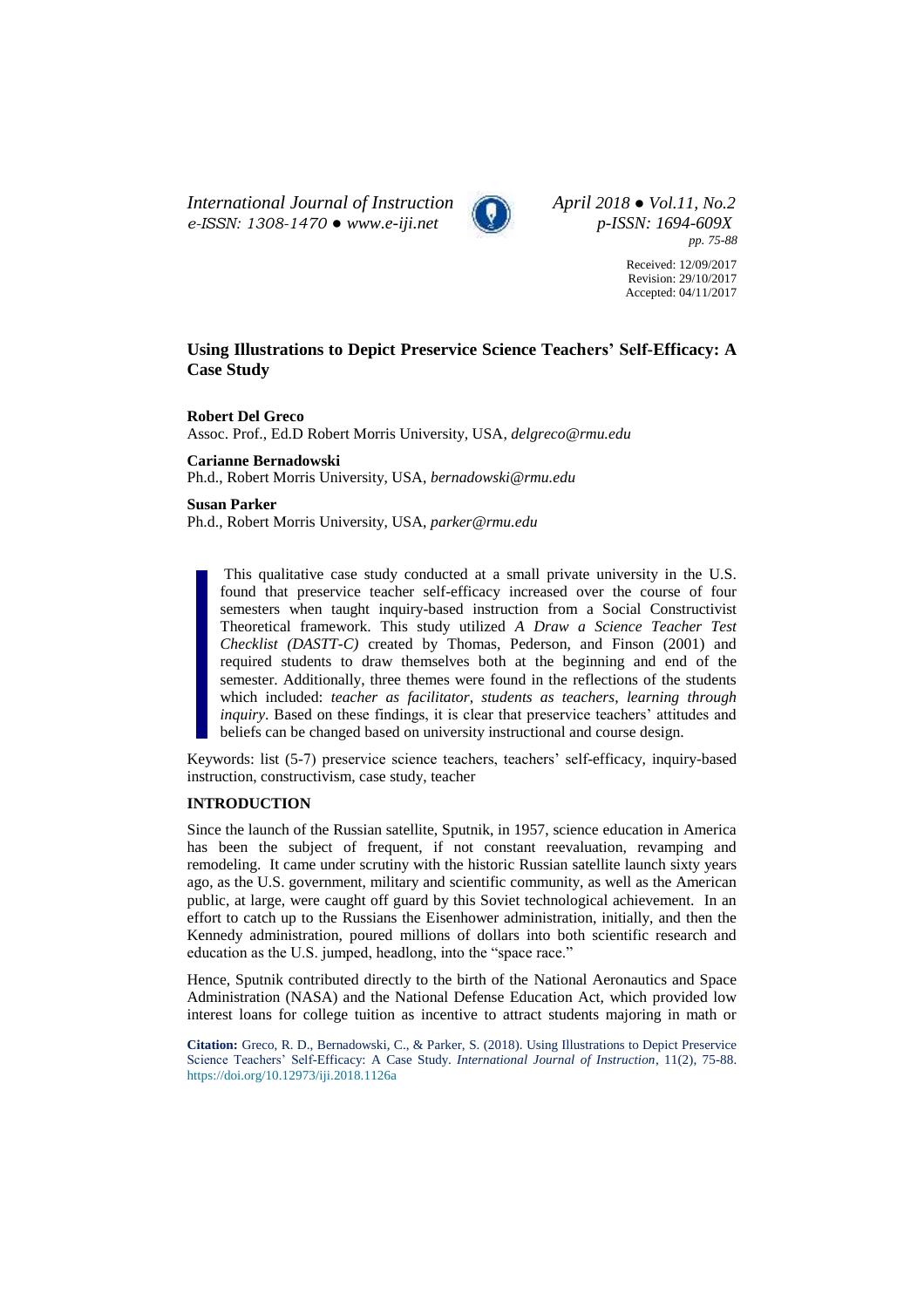science. With this increase in government spending, and the new emphasis on science and technology in American schools, it can be said that the U. S. response to the Sputnik launch inspired a generation of engineers and scientists. This heightened interest in science and technology, and the preparatory programs leading to careers in engineering, research, and related fields, led to the reexamination of the teaching of science and the subsequent "wave of new curricular ideas: science literacy, scientific literacy, the nature of science (NOS), and inquiry, to name a few" (Bullock and Astor, pp.62, 63). Within the last decade we can add to the mix the STEM (Science, Technology, Engineering and Mathematics) movement, and more recently the maker movement and maker pedagogy. It is remarkable to observe the full circle that science education appears to have taken over those 60 years since the Sputnik launch and the priority that the nation has placed on science education.

Going hand in hand with these curricular changes in science education are, of course, the examination and realignment of preparatory programs, that is, those programs preparing future teachers, both secondary science teachers, as well as elementary teachers who are responsible for teaching all disciplines, mathematics reading and language arts, science and social studies. Moreover, the concept of teaching self-efficacy lies at the heart of preservice teachers' performance and how this plays into their ability to be successful in the classroom. By using inquiry-based instructional strategies with preservice teachers, the researchers were able to help students make those connections. This research study focused on the impact of teaching inquiry-based science methods on the self-efficacy of preservice teachers, as well as preservice teachers' perceptions of students and their role in the science classroom.

## **REVIEW OF THE LITERATURE**

#### **Science Education in the U.S.**

The initial surge of students pursuing careers in the various areas of engineering, including aerospace engineering, technology, and research, as well as those pursuing teaching degrees in the sciences, continued through the 1960s and 1970s, before waning in the 1980s. A sense of complacence set in as the U.S. continued to make strides on the technology front, establishing itself as a world leader in that domain, while at the same time the excitement in the U.S. space exploration program began to fade shortly after the Apollo 11 space mission successfully landed two humans on the moon in 1969. The nation's regard for NASA and space exploration then went from mild disinterest to a complete lack of confidence after the disastrous 1986 launching of the space shuttle Challenger.

In addition, the incentives drawing flocks of college students into engineering and the sciences in the 1960s and 1970s resulted in a glut of degree carrying scientists and engineers which were, at first, easily absorbed into the job market. However, just beyond the 1970s, the economic recession of the early1980s made these fields less attractive as the college grads holding those degrees were facing a job market with few opportunities. Likewise, in the teaching profession, as school enrollments which had peaked in the 1950s and 1960s, began to drop in subsequent decades, school closings, building consolidations, and teacher furloughs became commonplace, and teacher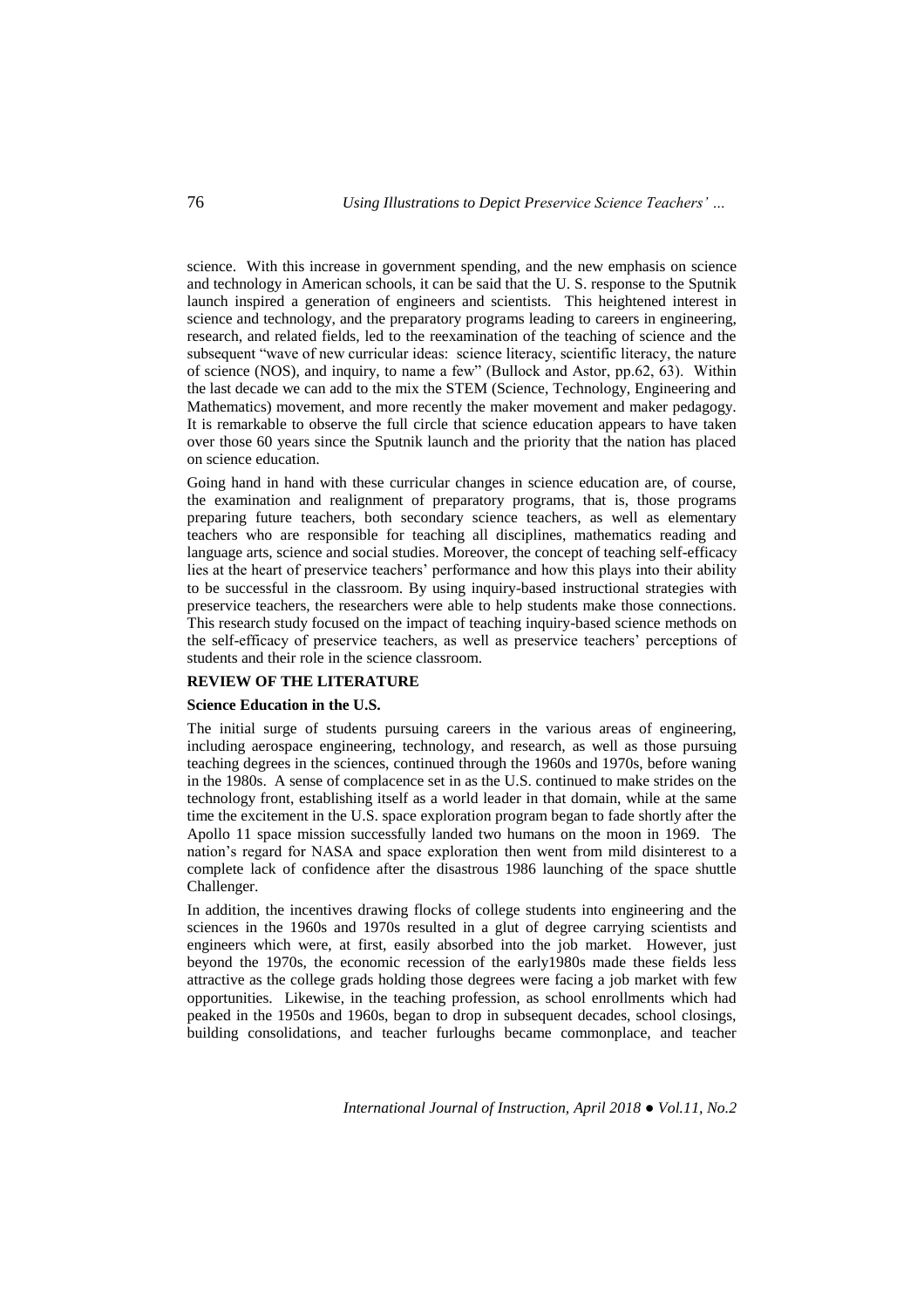education programs realized a drop in enrollment. It appeared that fewer and fewer young people were having an interest in becoming teachers, and even fewer demonstrated a desire to become science teachers, in part because of the lack of job opportunities in general, but also, in many cases, those high school grads with a high math or science aptitude, and who may have been interested in a possible career in education, found that their earning power was much greater working in business or industry versus a career in public education. With this said, teacher education programs, during those years reflected the survival mode of the times.

#### **Perceptions and Preconceived Notions**

Teaching science generally follows one of two approaches, traditional or constructivist. When utilizing a traditional approach, it typically entails the teacher delivering scientific facts as learners passively absorb the information. A constructivist approach places the emphasis on the learner, who must be actively engaged in the inquiry, discovery and learning process. Constructivism is often viewed as an optimal fit because it relates to the hands-on nature of science inquiry and also aligns excellently with developmentally appropriate practices (DAP), which are a cornerstone of best practice early childhood curricula.

The National Association Education of Young Children (NAEYC) guidelines for developmentally appropriate practices (DAP) have achieved an undisputed place in early childhood education (Kim, 2011), and are considered a key component in any early childhood education program. It is outside the scope of this paper to provide an extensive description of DAP. However, DAP is a broad over-arching concept that provides a framework for teaching children from birth to age eight. It encompasses three core considerations: knowing about child development and learning, knowing what is individually appropriate, and knowing what is culturally appropriate. Teachers who are familiar with DAP are able to meet a child where he or she is developmentally, and move them forward with scaffolding, modeling, and active learning strategies. Additionally, using DAP lends to keeping children actively engaged in their own learning, an important element of Constructivist Learning Theory. And unlike middle and secondary education, which focuses on academic subject areas, early childhood education has for decades emphasized learning through play, active learning, theoretically aligning itself in many ways with constructivism. Therefore, one might surmise that pre-service early childhood teachers may have more constructivist than traditional views of teaching science from mere exposure in university classrooms.

However, once beliefs are in place they are often difficult to change (Smith, 1997; Tschannen-Moran, et. al., 1998). Despite the infusion of innovative, research-based teaching techniques into teacher training programs over the past 50 years, many aspects of the old adage, "teachers teach as they were taught," still ring true. This commentary specific to the uniqueness of the teaching profession is well-defined by Grierson who notes that "unlike those entering other professions, teacher candidates enter as insiders whose biographical educational experiences create firm beliefs about teaching that can be expected to be both incomplete and resistant to change." (p.4) [also Pajares, 1992]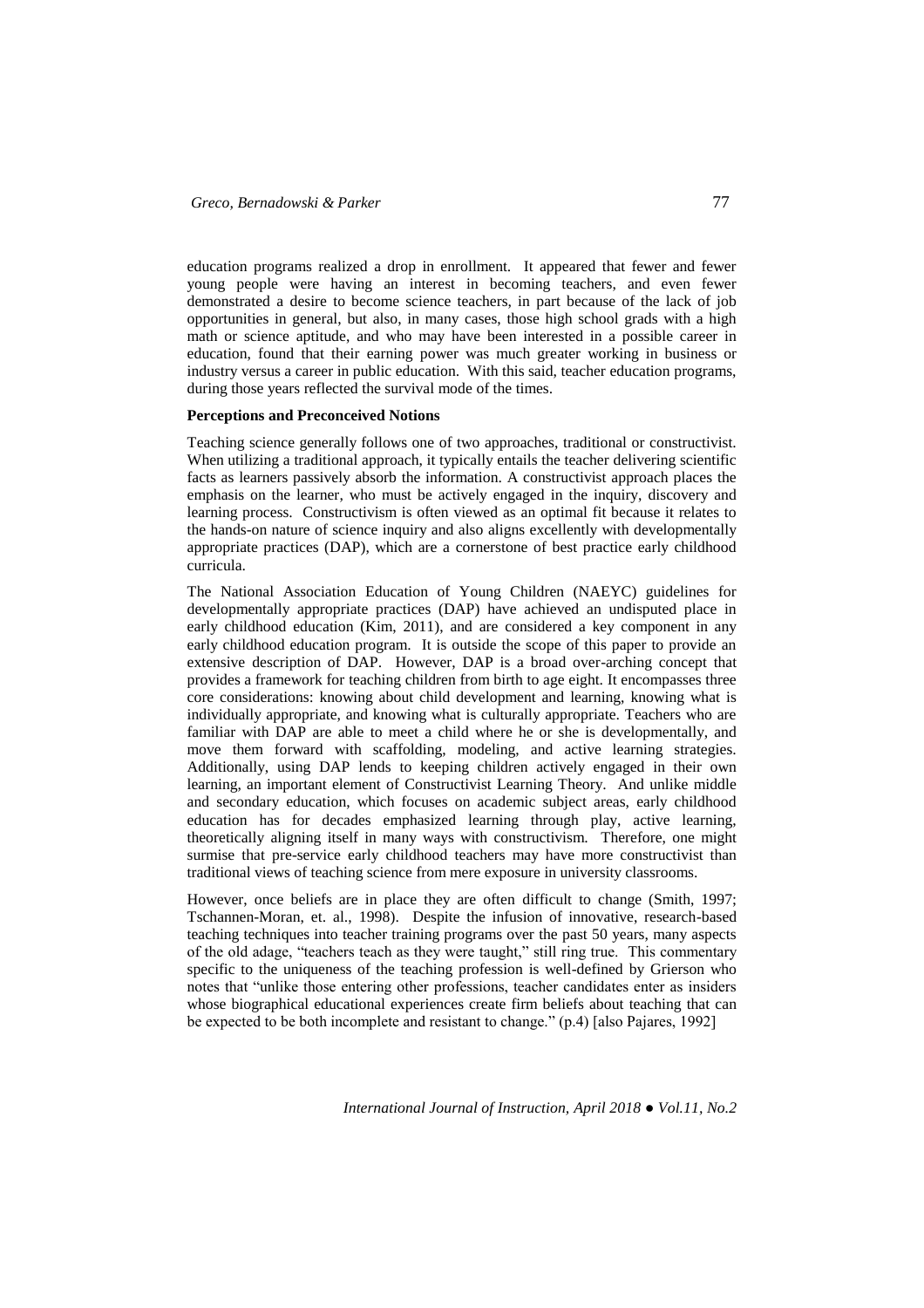Underscoring this point further, in their analysis of elementary preservice teachers' resistance to learning and teaching through inquiry, Spector, Burkett, and Leard (2007) observed, "Many of these people cling to their own personal experience as students in elementary schools to determine what will or will not work for them as elementary teachers" (p. 185). Spector, et al. (2007) further note that each individual's cognitive framework is composed of many mental models accumulated during one's lifetime and is, therefore, idiosyncratic. With that said, teacher educators must acknowledge that "resistance to learning science and science teaching through inquiry, is common among preservice students in classes teaching methods of science for the elementary grades" (p. 186). However, it is possible to shift individual's self-image paradigms from one of traditional teaching of science to a more inquiry-based, constructivist approach (Go & Kang, 2015). This shift is more easily accomplished before teachers become entrenched in their own teaching methods, and hold mental maps of teaching. Therefore, it is important to examine the beliefs of pre-service teachers regarding how to teach science, as beliefs influence teaching behaviors (Markic & Eilks, 2008), inform the roles of teachers and learners in science education, and provide a foundation for developing materials (Sadhana, et al., 2012; Thomas, Pederson, & Finson, 2001).

### **Reflection in Teaching**

Employing reflection and reflective practice is critical to teaching. It is a deliberate, willful process for learning. In linking together the concepts of pre-conceived notions and mental models to the power of reflective practice, Peter Senge, in his work, *The Fifth Discipline, The Art and Practice of the Learning Organization*, (1990), discusses the discipline of managing mental models. He defines mental models as those images, assumptions, and stories that we carry in our heads. Further, Senge states that these mental models, or generalizations, shape how we act. Understanding this concept is crucial if one is to employ reflection as a meaningful teaching and learning practice. Senge suggests that a critical first step in implementing reflection is to recognize the "importance of making one's views open to influence; and the problem of confusing our mental models with reality" (p. 248).

Senge, Kleiner, Roberts, Ross and Smith (1994) described reflection as "slowing down our thinking processes to become more aware of how we form our mental models" (p.237). The challenge associated with the implementation of reflective practice with preservice teachers lies in their lack of familiarity, or at the very least, limited exposure to the practice of true reflection. Many students can graduate from high school never having had a teacher or teachers who've utilized reflection as a part of their teaching repertoire, and it can be taken a step further, recognizing that many college students, both education majors and others, have not been challenged to engage in reflection until reaching their teaching methods courses, pre-student teaching, and student teaching, or in the case of other disciplines, their clinical experiences, internships, or practica. So, the concept and practice of reflection can be a new adventure for many preservice teachers, and in reality, it can be said that many veteran, in-service teachers, rarely engage in serious reflection.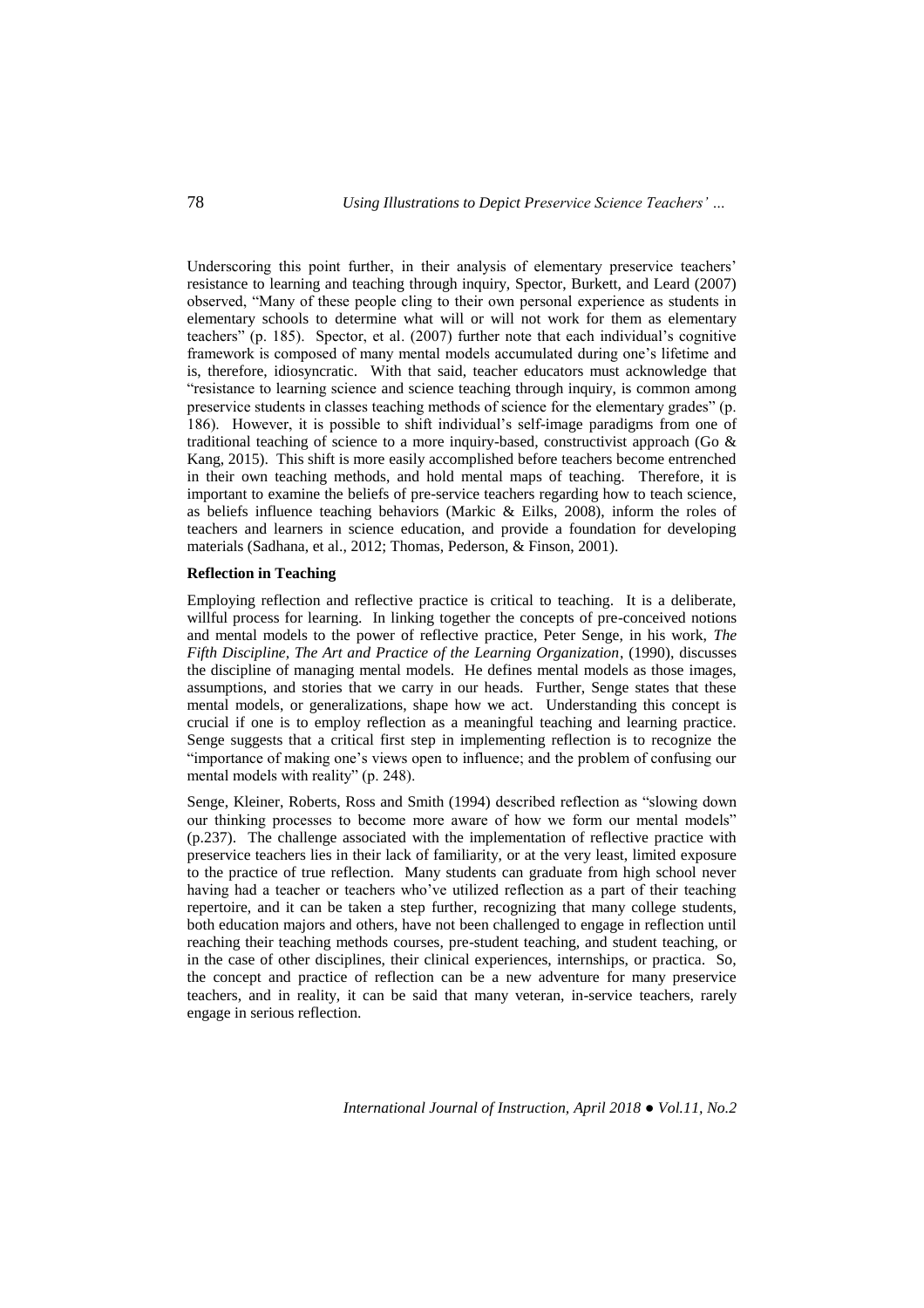It is accepted that reflection is an essential teaching practice, and in fact, reflection is crucial to successful teaching. Myers (2012) describes teacher reflection as "the ability to persistently and carefully consider what and how we are teaching, and to reflect on our actions as teachers determine what works best for our students" (p. 1). It is through that self-reflection that teaching realizations occurs. Myers continues that, "while definitions vary, most educators agree that thinking beyond superficial elements of one's experience to explore it in greater depth is what enables deep and meaningful learning" (p. 1). Moreover, it is the process of reflecting upon and truly analyzing one's experiences and actions that enables beginning teachers to draw connections between theory and practice, and to develop broader and more sophisticated mental models, or conceptions, of teaching and learning. Hence, encouraging reflection and cultivating reflective practitioners has become one of the cornerstones of quality teacher education programs.

## **Inquiry-based Instruction**

As noted earlier, science education has experienced a rebirth over the past two decades, in part due to reports of U.S. student performance slipping on the global stage, when compared to students of other industrialized nations, particularly in the areas of math and science. Today, STEM (science, technology, engineering and mathematics), as well as STEAM (science, technology, engineering, arts, and mathematics) education have become an accepted part of most K-12 curricula, with inquiry-based learning being an integral part of these STEM and STEAM initiatives. Actually, inquiry-based learning has become, in recent years, an important teaching strategy tapped by teachers across many disciplines, with science education at the forefront.

According to Manz (2015), in recent years, there has been "increasing attention given across disciplines to considering how the work of K-12 student should align with the work of practitioners in relevant fields" (p. 89). In fact, as early as 1996 the National Research Council (NRC) declared that inquiry instruction be recognized as a cornerstone to the science teaching standards, and within the context of the teaching standards inquiry is defined as a pedagogical method combining higher order questioning with student-centered discussion and discovery of central concepts through laboratory activities (NRC, 1996).

Supporting this concept, Damnjanovic (1999) states that a central aim of inquiry teaching is to develop students' intellectual autonomy. To clarify this point, in traditionally taught classrooms, students regard teachers as experts, holding the key to knowledge, providing answers to all questions. In essence, students regard teachers accountable for their knowledge base. Whereas, in inquiry-based instruction, students learn to construct their own understanding and *they* assume responsibility for establishing their own knowledge base. Following this scenario, the classroom teacher's role shifts from that of resident expert to facilitator.

To further demonstrate the concept of science education and inquiry aligning with the work of practitioners in the field, i.e. scientists, Moore (1993) noted that science has been described as both a knowledge of the natural world and a procedure used to obtain that knowledge, thus, inquiry teaching models science. In an inquiry-based learning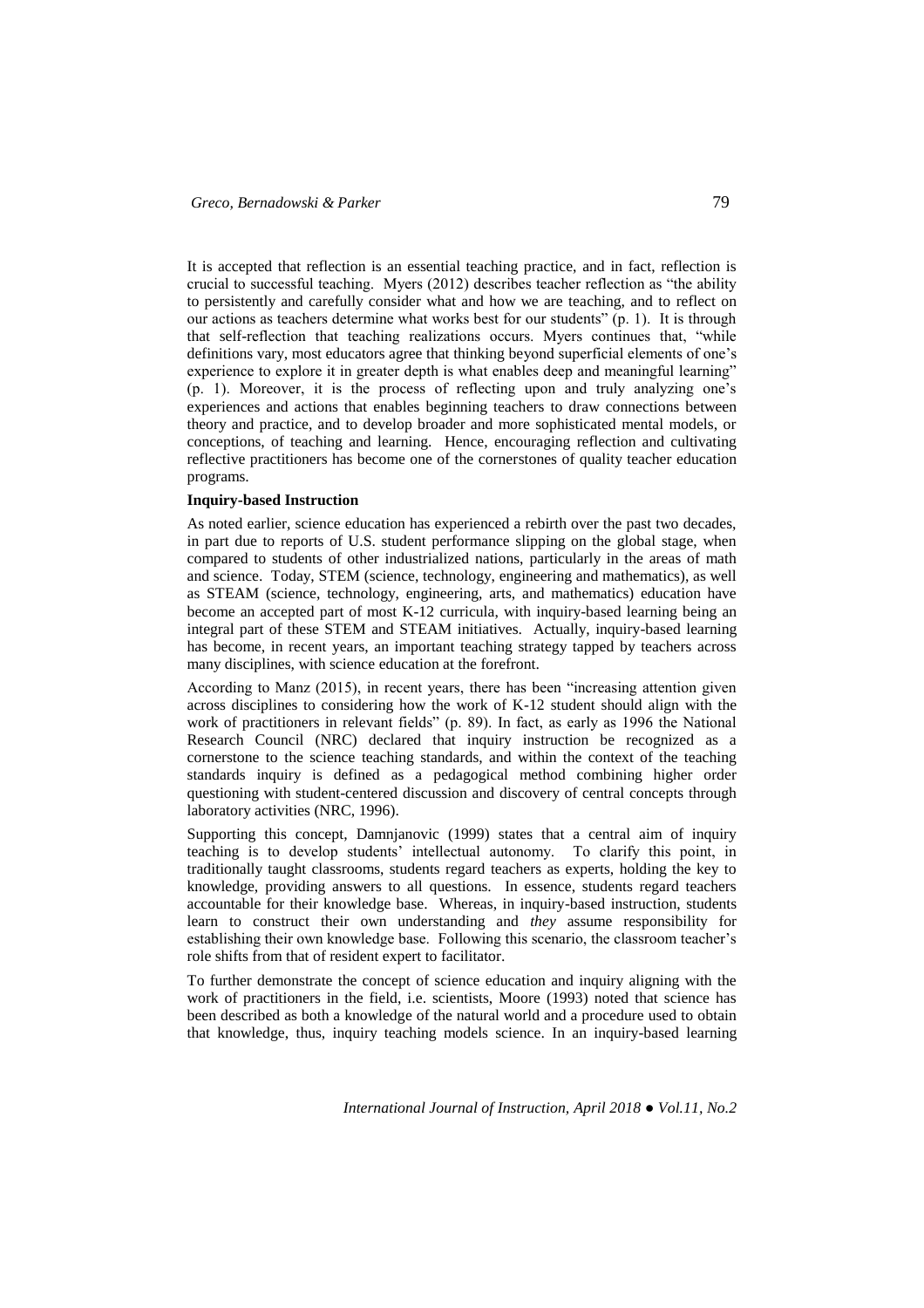environment, students are encouraged to experience the processes of science. Scientific methods, or processes, include making an observation, formulating questions, developing a hypothesis, conducting an experiment, analyzing data, and drawing conclusions.

Reflecting these processes, the National Science Education Standards (NRC, 2000) advocate for inquiry as a key element of science instruction. The Standards identify five essential elements for inquiry. Students should

- ask scientifically oriented questions,
- use evidence,
- formulate explanations,
- compare and evaluate explanations,
- and communicate and justify their explanations (NRC 2000, p. 25)

To summarize, Meyer (2012) states, "students should be involved in making empirically based arguments, which is at the heart of what scientists do" (p. 39), and, according to Melville, et al. (2008) "an inquiry-based curriculum seeks to actively engage students in their own learning so they develop strategies for generating and solving problems and a capacity to pursue those strategies to produce data" (p.78). Once that data has been analyzed, students then draw conclusions and communicate their findings.

So, with the argument made on behalf of inquiry-based instruction, the dilemma lies with its implementation, not only by veteran, in-service teachers, but more so, by preservice teachers who, not unlike their veteran counterparts, come to the table with wide and varied experiential backgrounds and understandings of inquiry, and an even wider range in regards to their level of comfort in implementing inquiry-based practices into their teaching of science. The challenge for preservice teachers is augmented by the fact that along with incorporating inquiry into their instructional repertoire, preservice teaching are also working to develop a deeper understanding of the science content that they are charged with delivering to their students.

## **Preservice Teachers' Self-efficacy**

Grounded in Bandura's Social Cognitive Theory (1977, 1986, 1997), teacher efficacy became known as a major theory in teacher education dating back to the 1980s. Bandura posited that self-efficacy beliefs motivated people toward specific actions in all aspects of their lives. Stated simply, according to Bandura (1977), "People fear and tend to avoid threatening situations they believe exceed their coping skills, whereas they get involved in activities and behave assuredly when they judge themselves capable of handling situations that would otherwise be intimidating" (p.194).

Based on this premise, Bandura identified two dimensions of self-efficacy, those being personal self-efficacy and outcome expectancy. Bandura defined these constructs, describing personal self-efficacy as the "belief in one's capabilities to organize and execute the courses of action required to produce given attainments, whereas outcomes expectancy is a judgement of the likely consequence such performances will produce" (Bandura, 1977, p. 194).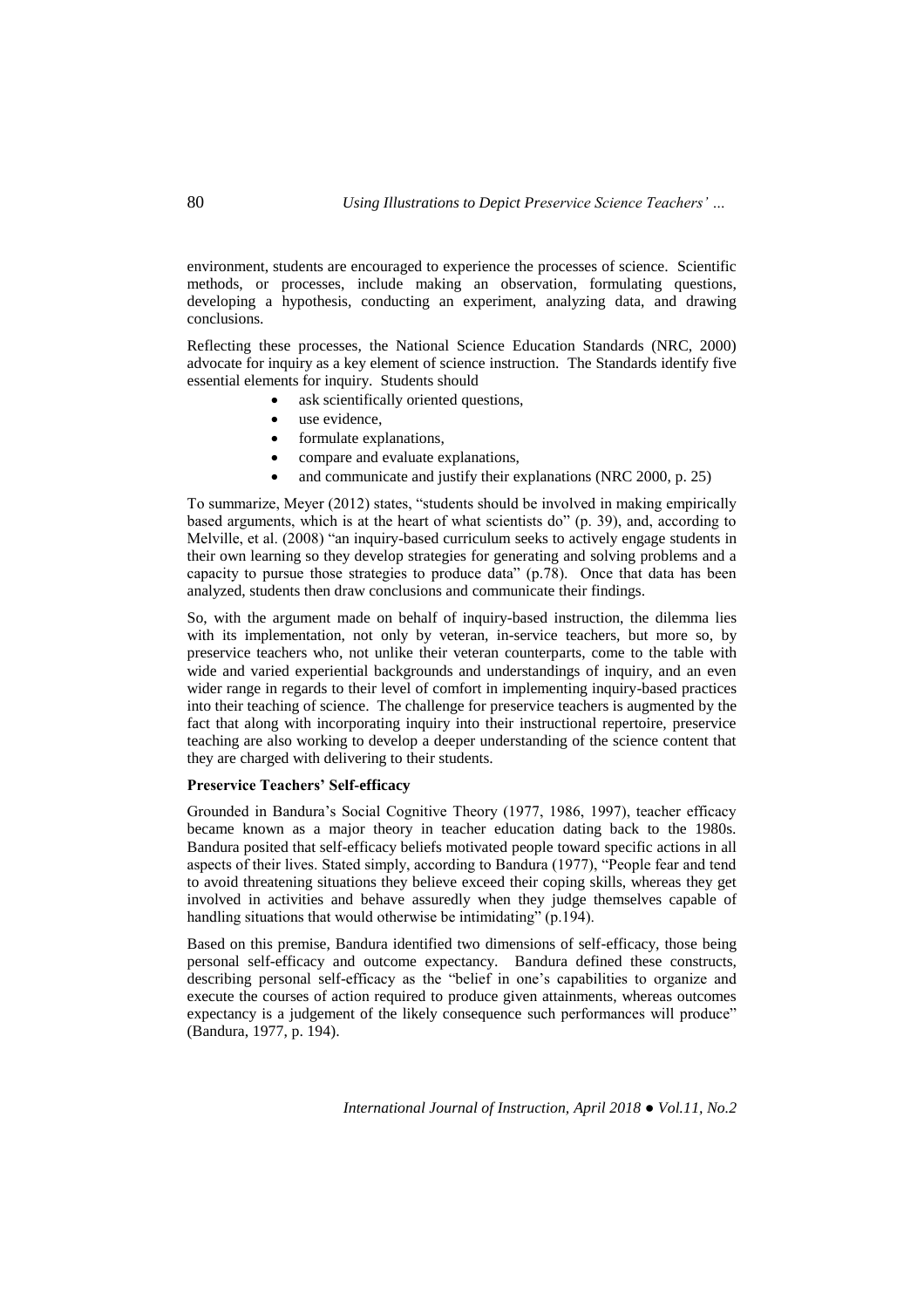When applied to teaching, personal self-efficacy is generally regarded as Personal Teaching Efficacy (PTE). Cantrel, Young, and Moore (2003) describe teachers with a high level of PTE as having confidence that they have adequate training or experience to develop strategies for overcoming obstacles to student learning. The second dimension identified by Bandura, outcome expectancy, claims that an intention to undertake some action is based on the expected success of that action. When applied to teaching, this factor is frequently referred to as General Teaching Efficacy (GTE). To clarify further, this concept refers to an individual teacher's perception of his or her own capabilities extending beyond, to their perception of teachers in general (Cantrel, et al., 2003). For example, a teacher with a low GTE may feel that teachers have little impact on student motivation and student achievement, because they have no control over students' home environment. According to Gibson and Dembo (1984), when PTE and GTE are applied to teaching, "…teachers who believe student learning can be influenced by effective teaching (GTE) and who also have confidence in their on teaching abilities (PTE) should persist longer, provide a great academic focus in the classroom, and exhibit different types of feedback than teachers who have lower expectations concerning their ability to influence student learning" (p.570).

Bandura (1997) defined self-efficacy as a situation-specific concept and professes that science teaching efficacy "is of particular concern, given the increasing importance of scientific literacy and competency in the technological transformations occurring in society" (p. 242). Further, when applying this notion to elementary science teaching, this principle may shed light on elementary teachers' regard for the teaching of science. As we know elementary teachers are often responsible for the teaching of all basic subjects, reading and language arts, mathematics, science and social studies, and their regard for, as well as their effectiveness in the teaching of these subjects, may vary from teacher to teacher, based on his/her personal preferences, which are, of course, rooted in their sense of teaching efficacy.

## **COURSE DESIGN**

The course places emphasis on theory and practical knowledge necessary for planning, implementing, and assessing a science and health program in a contemporary elementary school. Students are introduced to a variety of approaches and instructional materials for effectively facilitating the learning of content and skills drawn from science, physical education and health, and for integrating learning with other areas of the elementary curriculum. The course met for 15 weeks and had field requirements built into the course curriculum.

The course is required for all early childhood education majors, and occurs in the spring of junior year, the semester prior to pre-student teaching. At the conclusion of the course, pre-service teachers should be able to demonstrate an understanding of the nature of science, health, and physical education concepts as they relate to science teaching and learning. Additionally, they will have demonstrated appropriate science teaching behaviors (including, but not limited to, lab safety, problem solving, and concept development). They will develop and present science lessons that showcase his/her knowledge, attitudes and skills for inquiry teaching and learning. Table 1 shows the main course activities and the types of instructional delivery utilized.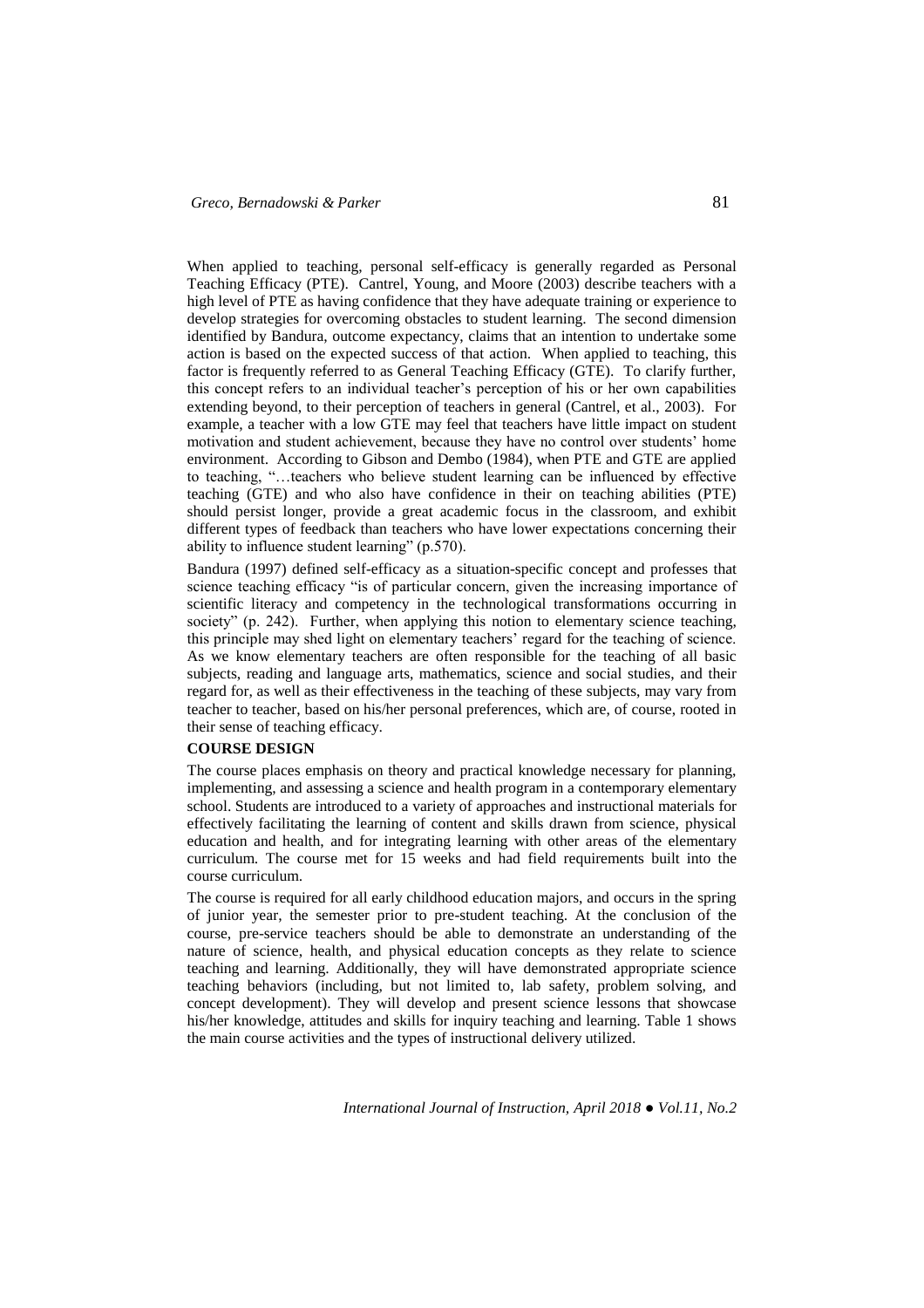A unique aspect of science education in ECED 4020 is a focus on how to implement maker-centered learning in the early childhood science classroom. The maker movement centers on learning through hands-on making, creating, designing, trial and error and innovation (Peppler & Bender, 2013). According to Dougherty (2013), the maker movement is growing in popularity, with maker spaces and Maker Fairs popping up all over the United States and the world. Constructivism, DAP, and Maker centered learning are three distinct frameworks. However, they have many commonalities in their approaches to teaching and learning, and all intersect in some way with science education.

#### Table 1

| Content and course activities                                               |                                    |
|-----------------------------------------------------------------------------|------------------------------------|
| Course Activity/Explanation                                                 | <b>Instruction/Delivery Method</b> |
| Initial "Draw A Science Teacher"                                            | <b>Instructor Directed</b>         |
| Junior Achievement - Participate complete a brief reflection.               | Field Work                         |
| Quick Writes – Timed 12 minute written response to a relevant question,     | <b>Instructor Directed, Core</b>   |
| reading, activity                                                           | Knowledge                          |
| MakeShop Project-Cooperative venture with the Children's Museum and a       | <b>Field Work</b>                  |
| Primary Center                                                              |                                    |
| Science Fair - Develop, plan, teach an inquiry science lesson in grades K-4 | Field Work, implement lesson       |
| Discrepant Event - Research, plan, present a discrepant event; teaching     | Create, implement lesson for       |
| strategy provided                                                           | peers                              |

#### **METHOD**

A qualitative case study design was used for this study. Case study methodology was most applicable because the researchers examined a science methods course offered to preservice early childhood majors. Participants were asked to draw themselves as science teachers before the class began and at the conclusion of the course. Sixteen weeks passed between the first and second drawing. That is, the self-images of preservices teachers were the primary focus of investigation. Case study design was facilitated because it examines an individual case within a real life context or setting (Yin, 2009). Moreover, Baxter and Jack (2008) describe a case study design as one that seeks to "explain the presumed causal links in real-life interventions that are too complex for the survey or experimental strategies" (p.547). Investigating why preservice drew themselves as such was much more complex than could be answered through quantitative analysis. That is, the perceptions of preservice teachers were mined by examining their illustrations which would provide detailed information about their perceptions as opposed to a survey. The main research question examined in this study was: How do preservice teachers perceive themselves before and after instruction in inquiry-based instructional techniques in science?

## **Participants**

Eighty preservice teachers enrolled in a science methods course at a small private university in Pennsylvania in the United States were utilized for this study. All participants were undergraduate students seeking initial teacher certification and their Bachelors of Science degree and classified as juniors. The semester students take the science methods course is the same semester they are enrolled in their prestudent teaching placement at a local school district where they spend two days in a classroom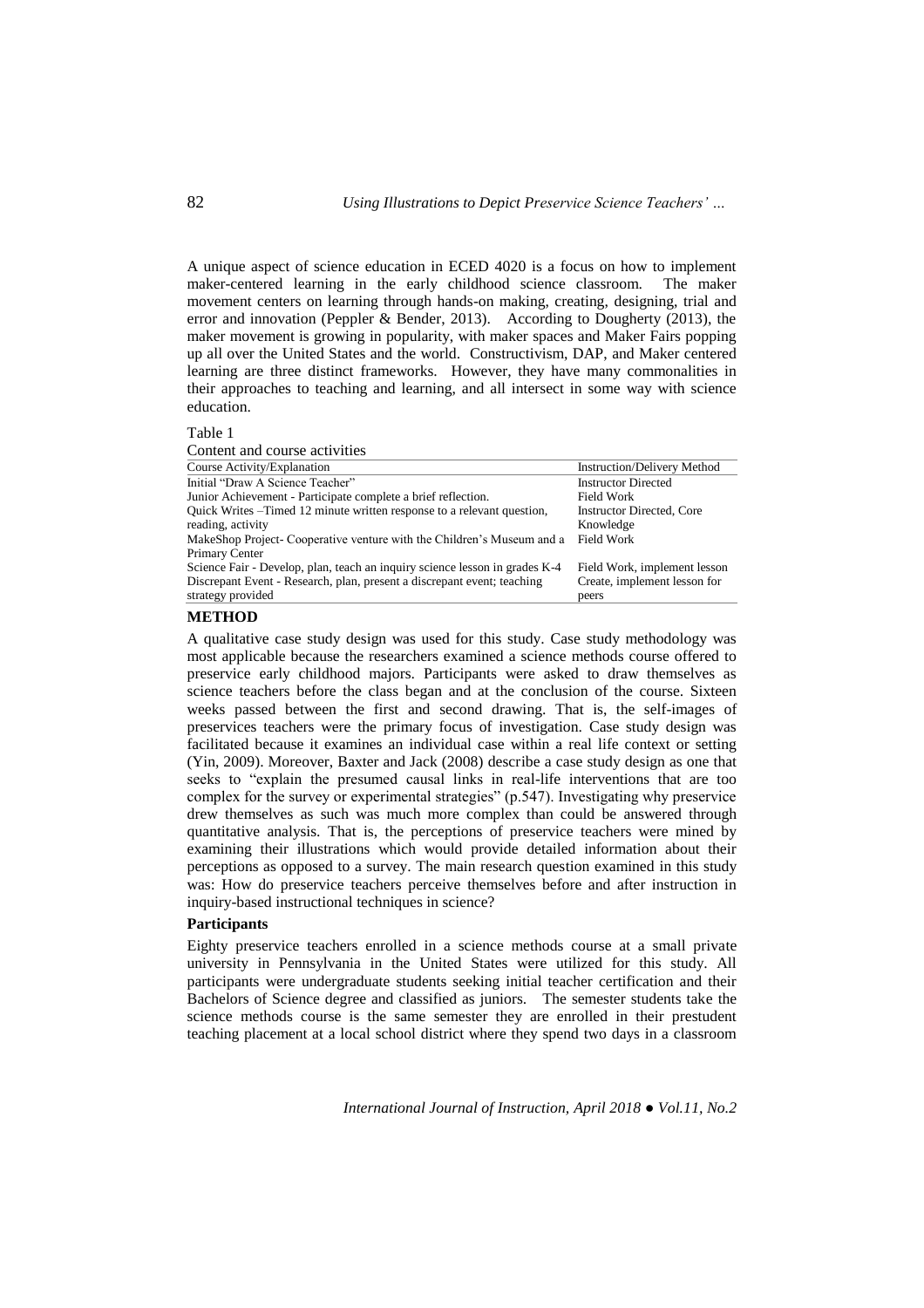setting with a cooperating teacher and a university supervisor. They meet with the course instructor once a week for three hours totalling 57 hours of instructional time. Data was collected over four semesters from Fall of 2014 until Fall of 2017.

#### **Data Collection**

Participants were asked to report their self-image by illustrating their own science classrooms and themselves in that context both before and after taking a science methods course. More specifically, A Draw a Science Teacher Test Checklist (DASTT-C) created by Thomas, Pederson, and Finson (2001) served as the instrument, and interrater reliability was implemented with four raters using a rubric categorized in three domains; teacher, students and environment. The teacher portion of the rubric asks the rater to examine the teacher in relation to the activity and the position in the illustration. Next, the students are examined by the activity and position that is portrayed in the illustration. Finally, the environment portrayed in the illustration is examined. The interrater reliability, the percent agreement between raters, was eighty percent between the four raters utilized for this study.

Additionally, reflective paragraphs of the several preservice teachers were examined at the conclusion of the course. While taking the science methods course, preservice teachers engaged in a 16 week, four hours per week course along with two days a week (8 hours a day) in an early childhood classroom (k-4). Preservice teachers are asked to "draw a picture of yourself as a science teacher at work" (Thomas, Pedersen, & Finson, 2001). Validation of the instrument was completed by Thomas et al. (2001).

# **FINDINGS**

The findings revealed that preservice teachers conceptualized their role as a science educator differently before and after taking a science methods course. Data from eighty preservice teachers over the course of two years revealed that 72 of the 80 students' perceptions changed when asked what a science teacher "looks like" in the classroom. Teacher position, actions of the teacher, environment of the classroom setting and a written description reveal that perceptions changed over the 16 weeks each semester. Table 2 illustrates the pre/post students' illustrations and their perceptional changes from year one to year four.

Table 2

Descriptive Statistics for DASTT-C Pretest, Posttest, and differences

| Group  |    | Pretest $(\% )$ |       | Posttest $(\%)$ |       |      |
|--------|----|-----------------|-------|-----------------|-------|------|
|        |    | М               | SD    | Μ               | SD    |      |
| Year 1 | 20 | 2.02            | 0.512 | 2.90            | 0.248 | 0.88 |
| Year 2 | 20 | .90             | 0.507 | 2.6             | 0.248 | 0.70 |
| Year 3 | 20 | 2.01            | 0.558 | 2.88            | 0.274 | 0.87 |
| Year 4 | 20 | 2.06            | 0.584 | 2.75            | 0.040 | 0.70 |

Note:  $* p < .05$ .

Each year students began the semester with a teacher-focused perception of what it meant to be a science teacher, yet over the course of 16 weeks, reported their perceptions of what it meant to be a teacher of science changed. Year one saw the largest change in students' depiction of what it meant to be a teacher of inquiry-based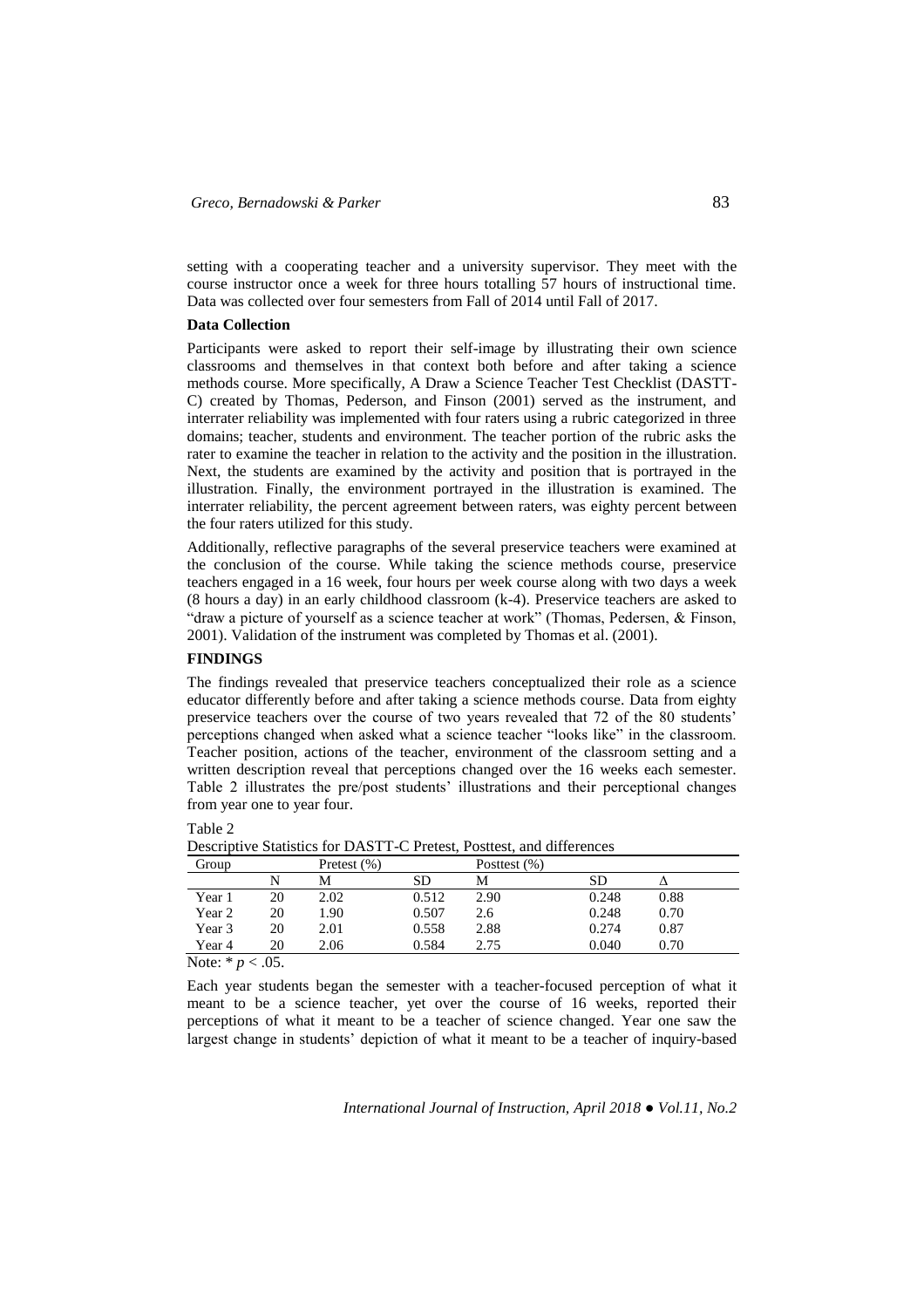science instruction followed by year three. Years one and four were equal in their perceptual changes.

Each year students began the semester with a teacher-focused perception of what it meant to be a science teacher, yet over the course of 16 weeks, reported their perceptions of what it means to be a teacher of science changed. That is, the self-image of themselves as teachers of science shifted in a short period of time. Go and Kang (2015) have demonstrated it is possible to shift individual's self-image paradigms from one of traditional teaching of science to a more constructivist approach. It is easier to do before teachers become entrenched in their own teaching methods, and hold mental maps of teaching that are less likely to be changed. Therefore, it's important to reach pre-service teachers. It is important to examine beliefs about how to teach science, as beliefs influence science teaching behaviors (Markic & Eilks, 2008), inform the roles of teachers and learners in science education, and provide a foundation for developing materials (Sadhana, et al., 2012; Thomas, Pederson, Finson, 2001). Moreover, with a teacher-centered approach to teaching science, preservice teachers were more easily influenced to change their perceptions of what it means to be a teacher of science. It is through modeling in a college classroom that this task can be easily accomplished.

#### **Reflective Analysis**

The shifts in teachers' self-concept is apparent in the numerical data, but the shifts in attitudes is also seemingly important to note. Through the analysis of the preservice teachers' reflection, three themes became apparent, which include: *teacher as facilitator*, *students as teachers*, *learning through inquiry*. Through the examination of the reflective piece of students' drawings codes were developed that helped create the three themes or categories described.

# *Theme 1: Teacher as facilitator.*

The first theme, *teacher as facilitator*, was referenced a total of 53 times in the 80 reflective drawings. Words such as facilitator, organizer, not a typical teacher, leader, and other terms to describe the teacher as one that helped and supported and not the sage at the front of the room. Specifically, student 23 stated, "The day of the teacher knowing everything about everything is gone. We need to help students understand and question. I can do this by knowing the content, but also by knowing how to question students to help them think beyond what is in front of them." Moreover, student 57 stated, "Teaching science is much different today than when I learned. I always thought teachers knew everything. Now, we have to know how to teach not so much what to teach."

These two examples help illustrate the idea of inquiry-based instruction and the shift of science education to a Social Cognitive Theory lens of teaching.

## *Theme 2: Students as teachers.*

The theme, *students as teachers*, was referred to 37 times in the reflective piece of the illustrations. Closely related to the teacher as the facilitator, this idea of the students taking on the teaching role in the classroom was evident. Students referred to as students taking the lead in both instructing and learning while engaging in inquiry-based science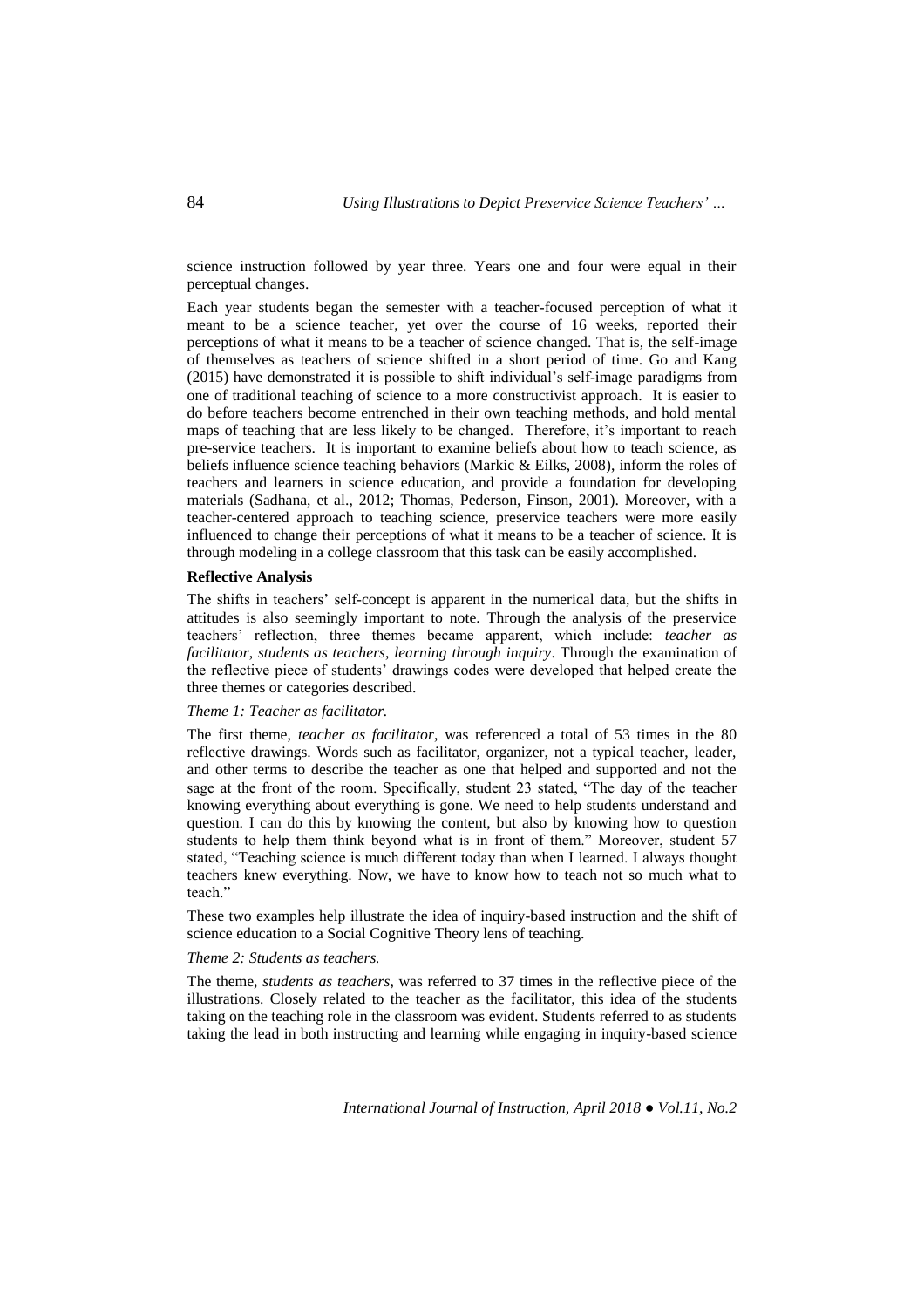lessons and experiments. Student 24 stated, "At the beginning of the semester, I thought that the only teacher was the one in front of the room. Everyone is a teacher in an inquiry-based classroom." These sentiments were found throughout many of the reflections. More specifically, Student 12 posit, "I can clearly see that students are teachers and teachers are students in many cases. It is important to make this shift in your mind as a beginning teacher." Peer learning is at the center of Bandura's Social Learning Theory (Bandura, 1977). The collaborative and cooperative learning that occurs allows for learning to take place from learners in many ways (Bond, Cohen, & Sampson,2001). "Engaging students as teachers and evaluators in the learning process is a particularly effective form of partnership" (Healey, Flint, & Harrington, 2014, p.8).

## *Theme 3: Learning through inquiry*

The third and final theme, *learning through inquiry*, was prevalent throughout the qualitative component of the data. Grounded in Dewey's model of inquiry, science education is the quintessential example of formulating problems and finding solutions grounded in reflective learning. Many students referred to an understanding, after instruction, that learning occurs more often and at a deeper level when a teacher utilizes an inquiry approach to teaching and learning. Students referred to learning through inquiry 28 times. Specifically, Student 13 stated, "I guess I learned science through inquiry methods as a kid, but I don't remember. It just makes sense to allow students to figure out the answers by working together and the teacher learning instead of telling students the answers." Likewise, Student 21 said, "learning the way scientists work and learn is effective for students. I also think it provokes critical thinking and problem solving."

Inquiry-based learning emphasizes learners finding answers to their questions (Gibson & Chase, 2002), and this type of teaching promotes meaningful and depth of knowledge (Apedoe, 2007). Roth (1998) posits that many undergraduate programs do not promote inquiry-based instructional strategies in science methods courses thus many graduates do not utilize this type of instruction in their classrooms. This lack of exposure then perpetuates the cycle of lack of knowledge and experience.

#### **IMPLICATIONS**

As noted earlier, the teaching of science, especially at the elementary level, has often taken a back seat to the teaching of reading and language arts, mathematics, and social studies. There are many reasons for this occurrence, among them, teacher accountability that is tied to student performance on state assessments, specifically in reading and math, but it can be argued, that even more so, early childhood educators generally lack a sense of self-confidence in the area of science education. Again, hearkening back to the old adage that "teachers teach as they were taught," it is still very common to find teachers, both veteran and novice alike, clinging to the traditionalist mode of teaching science. They cling to this security blanket of teaching science facts, and directing, if not totally performing, science experiments, in an effort to control the entire process of science instruction. As generalists, early childhood educators, often regard themselves as weak in the area of science, hence, the conservative approach to science instruction.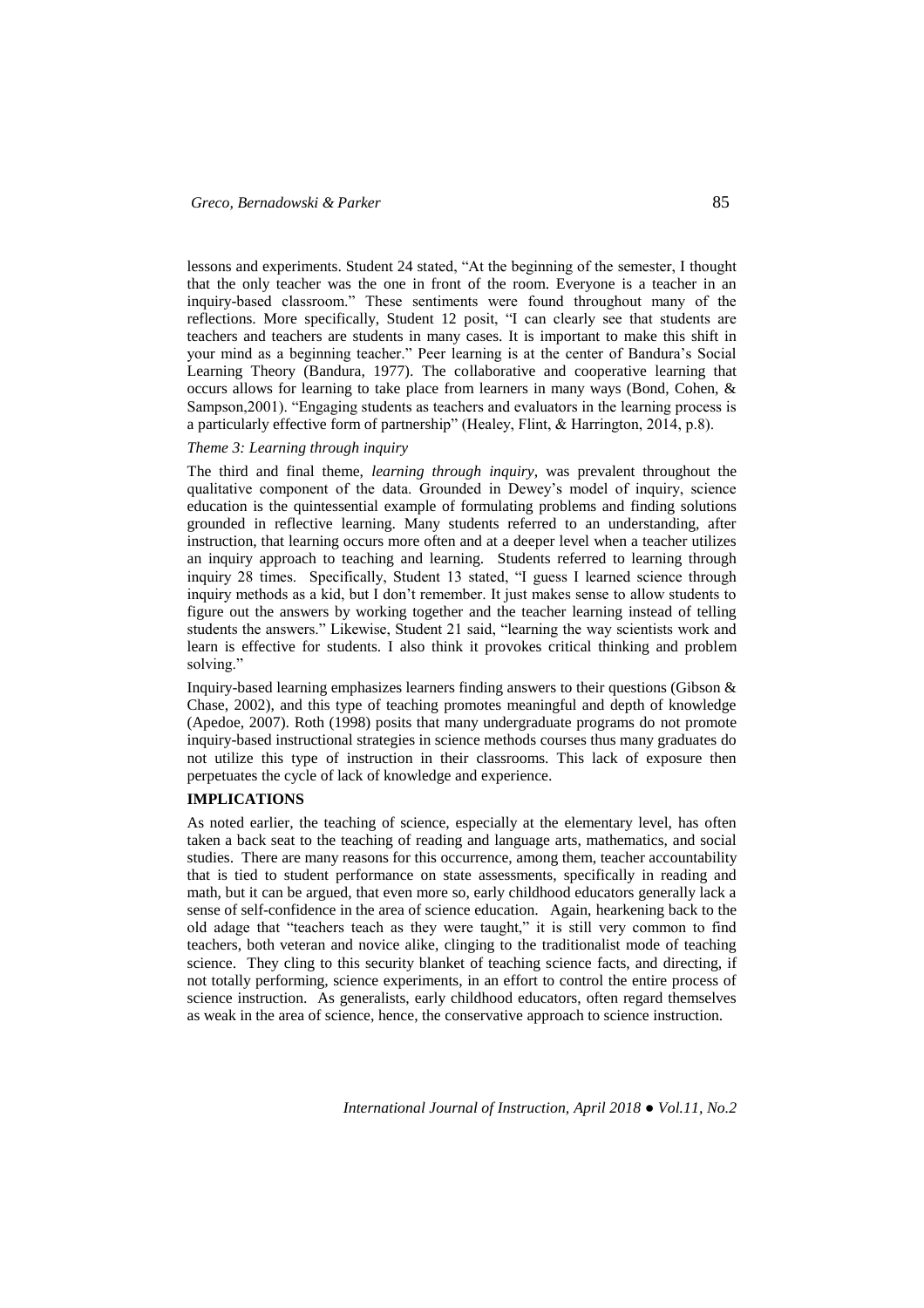Meanwhile, with the teacher education community at large and, more specifically, the science teacher education community acknowledging and embracing the concepts of actively engaged learners, discovery and/or inquiry-based learning, as well as the power of reflection and incorporating reflective practices into daily instruction, the move has been well underway since the turn of the century, shifting classroom roles to teacher as facilitator, and students as teachers, leading to learning through inquiry. With that said, the results of this study indicate the importance of teacher preparation programs and the responsibility they have to model exemplary teaching practices, actively engaging learners by implementing inquiry-based learning and employing reflective practices. By doing so, teacher preparation programs can have a positive impact on preservice teacher self-efficacy, which translates to improved preservice teachers' Personal Teaching Efficacy (PTE) and General Teaching Efficacy (GTE). Further, these exemplary practices should be incorporated not only within science methods courses, but across disciplines, throughout the progression of teacher preparation courses.

## **CONCLUSION**

In conclusion, it was determined that when preservice teachers are engaged in an undergraduate science methods course that emphasizes inquiry-based instructional strategies students become aware of the importance of this type of instruction. Moreover, perceptions changed over the course of 16 weeks and their teaching selfefficacy increased after exposure to inquiry-based teaching and learning strategies. Through active collaboration and participation, preservice teachers were able to see the value in this type of instruction. By learning in ways that their future students will learn, preservice teachers came to understand that engagement with content through discussions, experiments, and other inquiry-based strategies not only improved their ability to teach but their ability to understand and take ownership of scientific concepts.

### **REFERENCES**

Apendoe, X. S. (2007). Engaging students in inquiry: Tales from an undergraduate geology laboratory-based course. *Science Education, 92*, 631-663.

Bandura, A. (1977). Toward a unifying theory of behavioral change. *Psychological Review, 84*, 191-215.

Bandura, A., (1986). *Social foundations of thought and action: A social cognitive theory.* Englewood Cliffs, NJ: Prentice-Hall.

Bandura, A. (1997). *Self-efficacy: The exercise of control.* New York: Freeman.

Bullock, S., Sator, A., (2015). Maker pedagogy and science teacher education. *Journal of the Canadian Association for Curriculum Studies, 13*(1), 60-87.

Baxter, P., & Jack, S. (2008). Qualitative case study methodology: Study design and implementation for novice researchers. *The Qualitative Report, 13*(4), 544-559.

Boud, D., Cohen, R., & Sampson, J. (2001). *Peer learning in higher education: Learning from and with each other*. London: Kogan Press.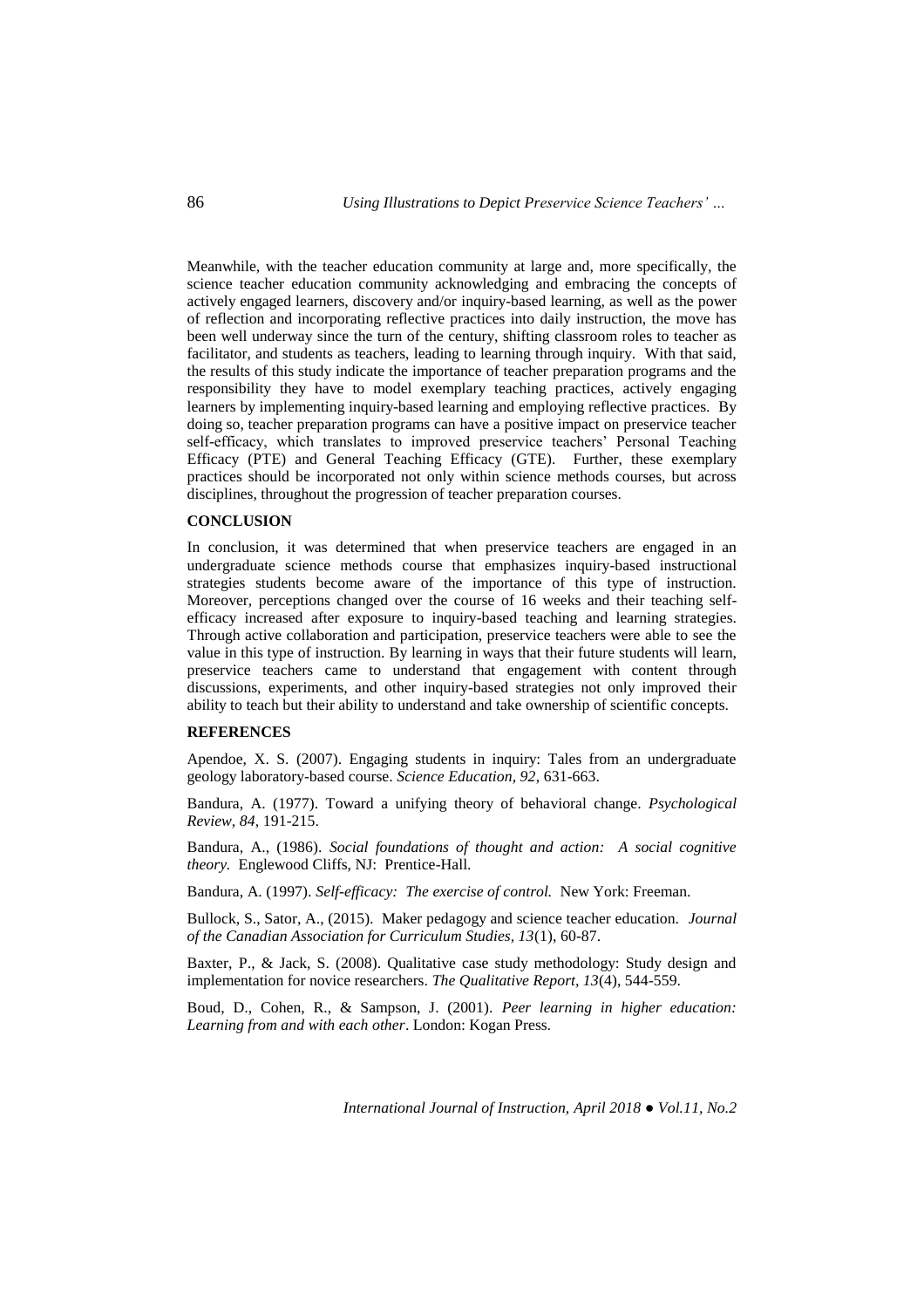Cantrell, P., Young, S., and Moore, A., (2003). Factors affecting science teaching efficacy of preservice teachers. *Journal of Science Teacher Education, 14*, 177-192.

Damnjanovic, A., (1999). Attitudes toward inquiry-based teaching: Differences between preservice and in-service teachers. *School Science and Mathematics, 99*(2), 71-76.

Dougherty, D. (2013). The maker mindset. In M. Honey & D.E. Kanter (Eds.), *Design, make, play: Growing the next generation of STEM innovators* (pp. 7-11). New York, NY: Routledge.

Gibson, H.L., Chase, C. (2002). Longitudinal impact of an inquiry-based science program on middle school students' attitudes toward science. *Science Education, 86,* 693-705.

Gibson, S. & Dembo, M. H. (1984). Teacher efficacy: A construct validation. *Journal of Educational Psychology, 76*(4), 569 - 582.

Grierson, A., (2010). Changing conceptions of effective teacher education: The journey of a novice teacher educator. *Studying Teacher Education, 6*(1), 3-15.

Go, Y. & Kang, J. (2015). Early childhood pre-service teachers' self-images of science teaching in constructivism science education courses. *Asia-Pacific Forum on Science Learning and Teaching, 16(2).*1-25.

Healey, M., Flint, A., & Harrington, K. (2014). Engagement through partnership: Students as partners in learning and teaching in higher education. Retrieved from [https://www.neaacademcy.ad.uk/systemfiles/resouces/engagement\\_through\\_partnership.pdf](https://www.neaacademcy.ad.uk/systemfiles/resouces/engagement_through_partnership.pdf).

Kim, H.K. (2011). Developmentally Appropriate Practice (DAP) as Defined and Interpreted by Early Childhood Preservice Teachers: Beliefs About DAP and Influences of Teacher Education and Field Experience. *SRATE Journal, 20(2),* 12-22.

Manz, E., (2015). Resistance and the development of scientific practice: Designing the mangle into science instruction. *Cognition and Instruction, 33*(2), 89-124.

Markic, S., & Eilks, I. (2008). A case study on German first year chemistry, student teachers' beliefs about chemistry teaching, and their comparison with student teachers from other science teaching domains. *Chemistry Education Research and Practice, 8,* 25-34.

Melville, W., Fazio, X., Bartley, A., Jones, D., (2008). Experience and reflection: Preservice science teachers' capacity for teaching inquiry. *Journal of Science Teacher Education*. *19*(5), 477- 494.

Meyer, D., (2012). Designing design challenges: Getting the details right. Using engineering problems to enact inquiry learning. *The Science Teacher, 79*(2), 58-62.

Moore, J., (1993). *Science as a way of knowing.* Cambridge, MA: Harvard University Press.

Myers, J., (2012). Lesson study as a means for facilitating preservice teacher reflectivity*. International Journal for the Scholarship of Teaching and Learning, 6*(1), 1-21.